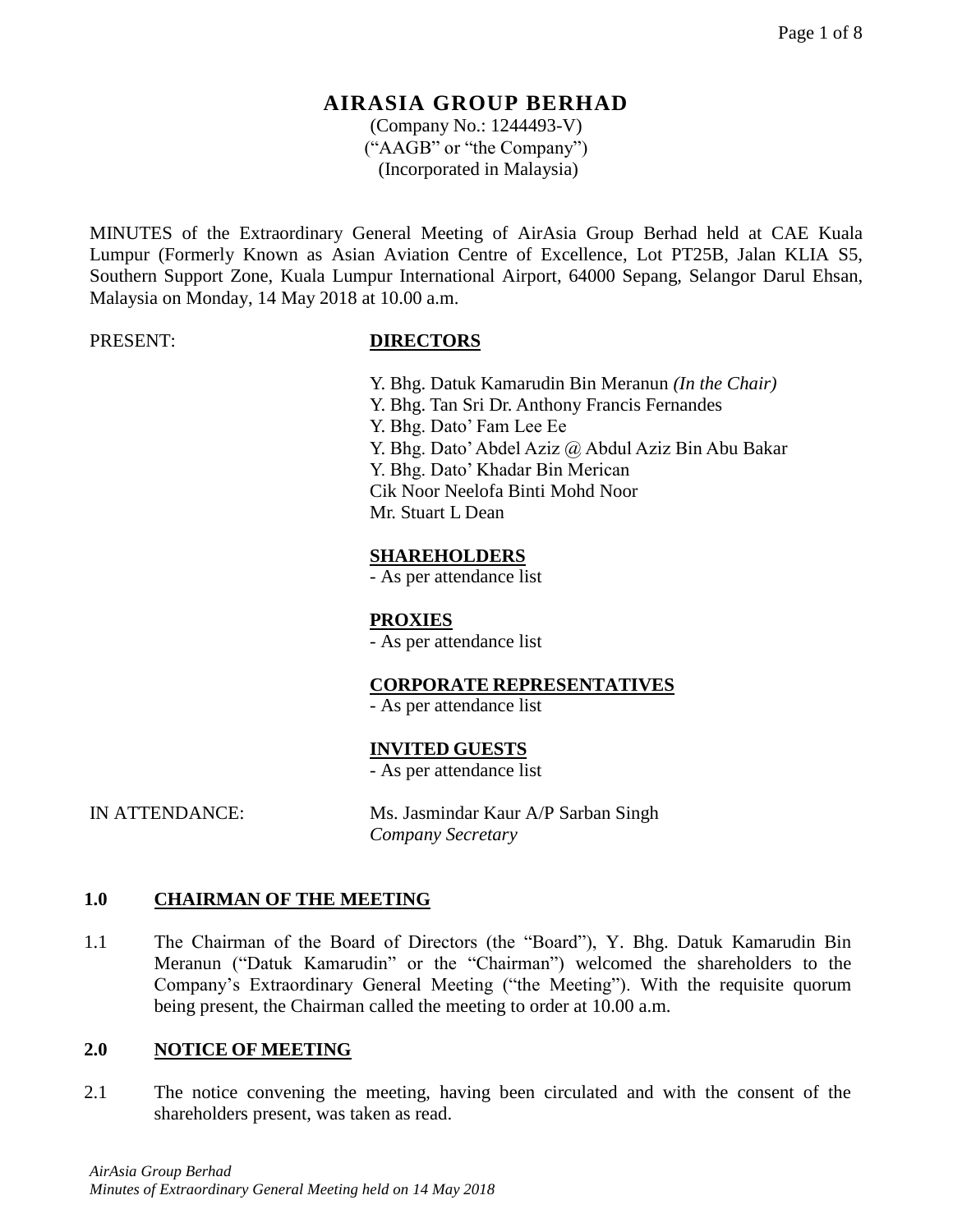(Company No.: 1244493-V) ("AAGB" or "the Company") (Incorporated in Malaysia)

2.2 Before proceeding with the meeting agenda, the Chairman highlighted that pursuant to Paragraph 8.29A (1) of the Main Market Listing Requirements of Bursa Malaysia Securities Berhad, the resolution set out in the Notice of the Meeting dated 27 April 2018 would be put to vote by way of poll and that the voting for such resolution would take place after the conclusion of the deliberations on all the businesses, which were to be transacted. The Chairman informed that the Poll Administrator would brief the Meeting on the polling procedures before and during the commencement of the voting process.

#### **3.0 ORDINARY RESOLUTION**

**PROPOSED DISPOSAL BY AIRASIA GROUP BERHAD OF ITS AIRCRAFT LEASING OPERATIONS THAT INCLUDES THE PROPOSED FUTURE DISPOSALS (AS DEFINED IN THE CIRCULAR TO SHAREHOLDERS DATED 27 APRIL 2018 (THE "CIRCULAR")) AND PROPOSED OPTION (AS DEFINED IN THE CIRCULAR) ("PROPOSED DISPOSAL")**

- 3.1 The Chairman invited the Executive Director of AirAsia International Limited, En. Rozman Bin Omar ("En. Rozman") to brief the shareholders on the background of the Proposed Disposal. En. Rozman provided an overview of the Proposed Disposal and took the shareholders through several presentation slides, which explained the following pertinent matters of the Proposed Disposal: -
	- 1. The key transaction terms;
	- 2. The summary of the location of the Aircraft by the Company (the lessee);
	- 3. The investment in FLY Leasing Limited ("FLY") and Incline A LLC and Incline B Parallel ("Incline Funds")
	- 4. The calculation of the net proceeds from the Proposed Disposal;
	- 5. The illustrative pro forma financial impact (based on the accounts for the financial year ended 31 December 2017);
	- 6. The summary of lease arrangements to the AirAsia Group ("AA Group") with BBAM Limited Partnership ("BBAM") and the entities managed by BBAM;
	- 7. The transaction rationale and benefits of the Proposed Disposal; and
	- 8. The indicative transaction timeline of the Proposed Disposal.

Concisely, the Board was of the opinion that the Proposed Disposal was in the best interest of the Company and its shareholders; therefore, recommended that the shareholders vote in favour of the proposed Ordinary Resolution of the Meeting.

3.2 En. Rozman thanked several parties on behalf of the Company such as the joint financial advisors, counsels and the members of the AirAsia Berhad team for their contribution, hard work and patience in the transactions of the Proposed Disposal which involved complex planning and extensive negotiations.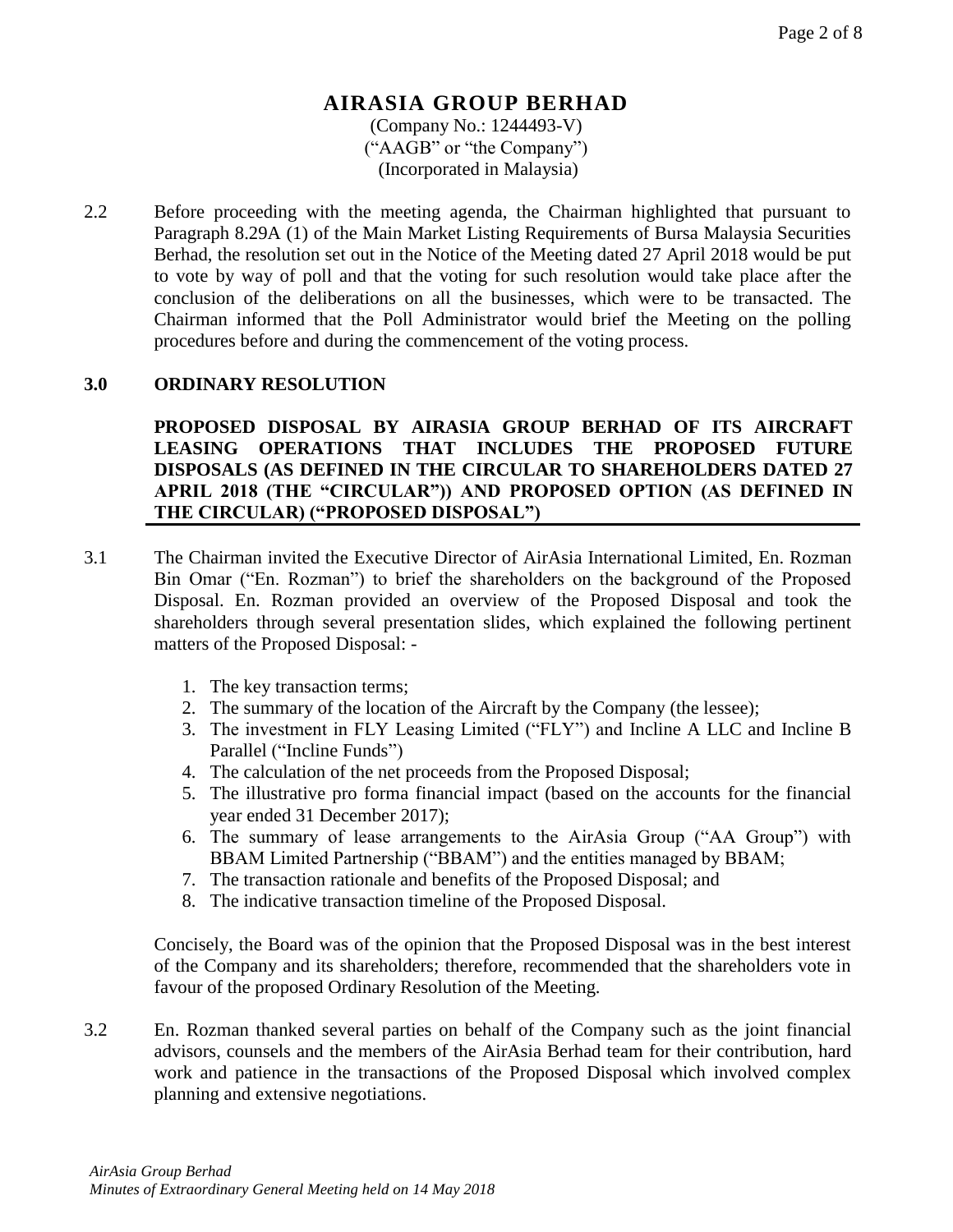#### **AIRASIA GROUP BERHAD** (Company No.: 1244493-V) ("AAGB" or "the Company") (Incorporated in Malaysia)

- 3.3 The Chairman opened the floor to a Question and Answer session for the shareholders to raise inquires, if any, in relation to the proposed Ordinary Resolution.
- 3.4 Madam Lya Rahman, the representative from the Minority Shareholder Watchdog Group ("MSWG") inquired if the Board had on Friday, 11 May 2018 received their letter with a series of questions pertaining to the Proposed Disposal. En. Rozman noted that the MSWG's letter was received very late in the evening on Friday, 11 May 2018 and for the benefit of the shareholders, he gave a summary of the Company's responses to the questions raised in the MSWG's letter while displaying the said questions and responses on the screen in the meeting room.
- 3.5 Mr. Khong Seng Kin ("Mr. Khong"), a shareholder, highlighted that the Company would incur extra expenses of approximately USD90 million pursuant to the Proposed Disposal and inquired on the manner through which such variation was derived. En. Rozman responded that this disposal was of the existing aircraft for which the Company was looking at a payback period from its cash proceeds of USD1,185.0 million compared to the net increase of about USD90 million, which was good considering the current market for aircraft lease. Tan Sri (Dr.) Tony Fernandes highlighted that Airbus' A320 New Engine Option ("A320neo") aircraft and new Boeing 737 MAX aircraft were newly entering the market and the Company now had a solution to dispose most of its old aircraft all at once at a continuously reducing price instead of in piece meal which would be a lengthy and less cost-efficient process. He added that the price for the Airbus' A320 Current Engine Option (A320ceo) aircraft attracted much demand because of the unreliable [Pratt & Whitney PW1000G](https://en.wikipedia.org/wiki/Pratt_%26_Whitney_PW1000G) geared turbofan engines of the A320neo aircraft. This was also a good transaction because the Company would have the ability to use the said aircraft for a longer period which would be beneficial especially during expansion.
- 3.6 Mr. Khong referred to question number 5 from the MSWG's list of questions and sought clarification on the estimated net gain/profits on disposals to AAGB arising from the Proposed Disposal. Mr. How Kim Lian ("Mr. How") drew attention to paragraph 6.3 of the Circular which listed the earnings from this transaction. Mr. How highlighted that the Company was expected to incur expenses of approximately RM640.6 million per annum, which was anticipated to be partially offset by the finance expenses savings of RM249.2 million per annum arising from the repayment of existing borrowings for 82 aircraft from the proceeds of the Proposed Disposal as well as annual savings in depreciation expenses of RM537.8 million. Although the Company would no longer be receiving annual lease rental and maintenance reserve funds of RM537.8 million from third party lessees, there would be additional interest income of RM79.6 million for the financial year ending 31 December 2018 on the assumption that the remaining cash proceeds to be received from the Proposed Disposal of RM2,486.3 million were placed in an interest-bearing deposit account with a licensed financial institution at an interest rate of 3.2% per annum.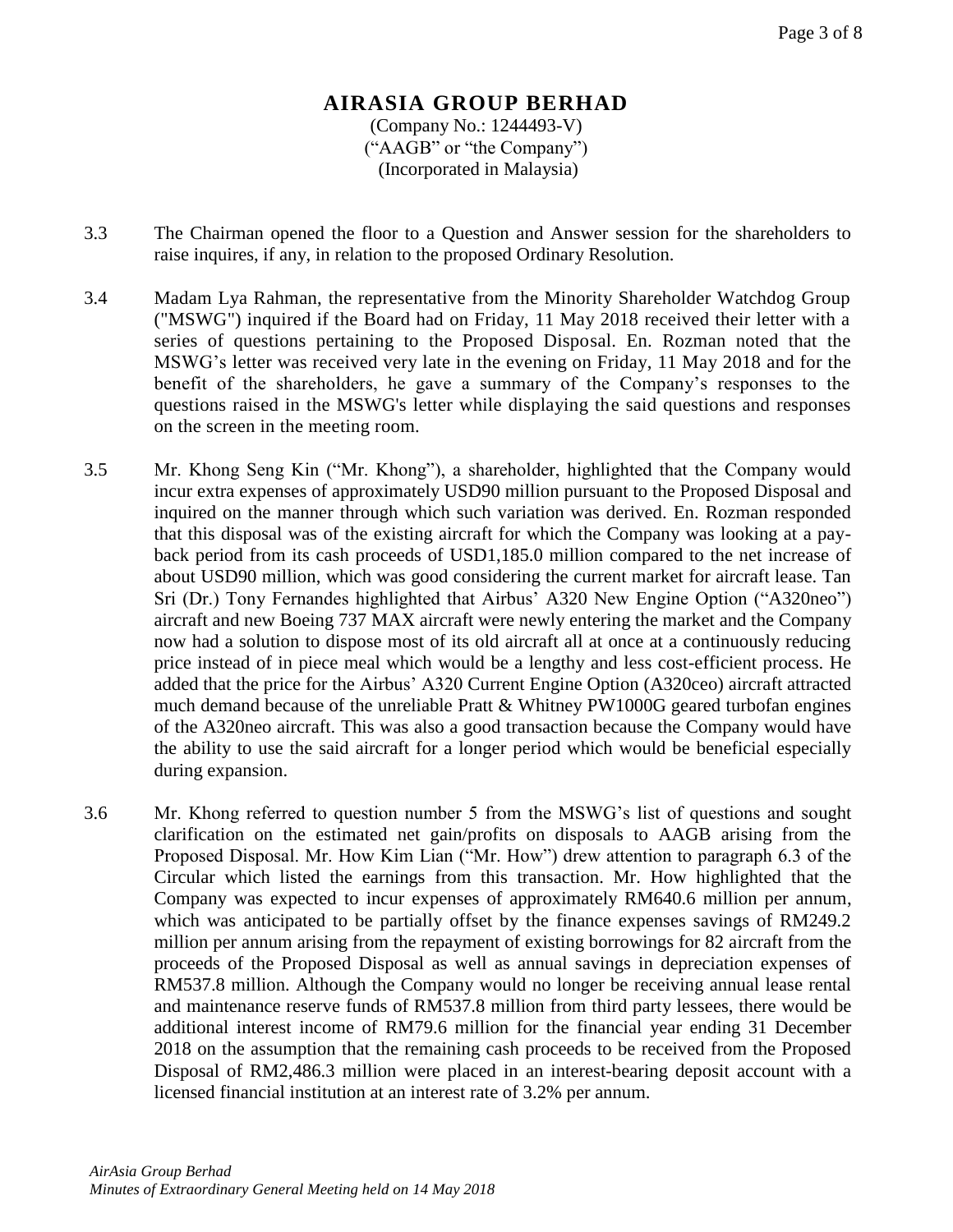#### **AIRASIA GROUP BERHAD** (Company No.: 1244493-V) ("AAGB" or "the Company") (Incorporated in Malaysia)

- 3.7 Mr. Khong inquired on the future plans for the AA Group's remaining 120 aircraft pursuant to the Proposed Disposal. Tan Sri (Dr.) Tony Fernandes pointed out that Asia Aviation Capital Limited ("AACL") was still a subsidiary of the Company and explained that there were more potential disposal proceeds to be discussed in due course. There was an opportunity to dispose AACL with some additional aircraft, for which there were many bidders; however, this matter required much more consideration, and the Board would keep the shareholders informed of any related progress, accordingly.
- 3.8 In response to another query from Mr. Khong on the amount of deposits paid by the Company for each aircraft, En. Rozman informed that the Company would not be disclosing the purchase price of its aircraft. He explained that the Company would agree on a base purchase price for each aircraft with the respective vendor(s) and this base price would be subject to escalation in accordance with the delivery date of each aircraft. It was the Company's responsibility to ensure that the due amounts for the purchase of aircraft were paid accordingly, based on the final purchase price which was determined on the date of delivery of the new aircraft. The final purchase price was evaluated by taking into account the mathematical formulae agreed on by the purchaser and seller.
- 3.9 Mr. Khong asked if the Board would declare any dividends payable to the shareholders from the earnings from the Proposed Disposal. En. Rozman answered that the Management would report to the Board on the capital requirements of the Company and thereafter, it was for the Board to evaluate the distribution of any surplus cash proceeds, if any, while ensuring that the capital amount was utilised appropriately. Tan Sri (Dr.) Tony Fernandes affirmed that the Board would discuss and deliberate on this matter accordingly.
- 3.10 Mr. Khong also wondered if the Company had considered and made any plans to venture into new markets such as China, Cambodia and Myanmar. Tan Sri (Dr.) Tony Fernandes responded that AAGB's associate companies were now generating positive cash flow except for AirAsia Japan, due to regulatory issues. He added that there are no definite plans for expansion in Cambodia and Myanmar at the moment but China and Vietnam were realistic potential markets because of the small capital requirement. The Board required more time to explicate a plan for potential expansion as well as to deliberate on the capital requirement for such expansion. The Chairman assured the shareholders, on behalf of the Board, that the shareholders will be rewarded accordingly upon the Board's deliberation on the extraordinary income earned from the Proposed Disposal/Sales and evaluation of the capital requirement for future expansion, if there are any surplus cash proceeds.
- 3.11 Mr. David Poh Chung Wee inquired if AAGB was allowed to lease aircraft from entities other than the BBAM entities pursuant to the Proposed Disposal and if the Company could enter into joint ventures with such other leasing entities. En. Rozman stated that the Company was not allowed to enter into other Joint Ventures during the 'lock-up' period until the year 2021 as stipulated in the relevant agreements with the BBAM entities.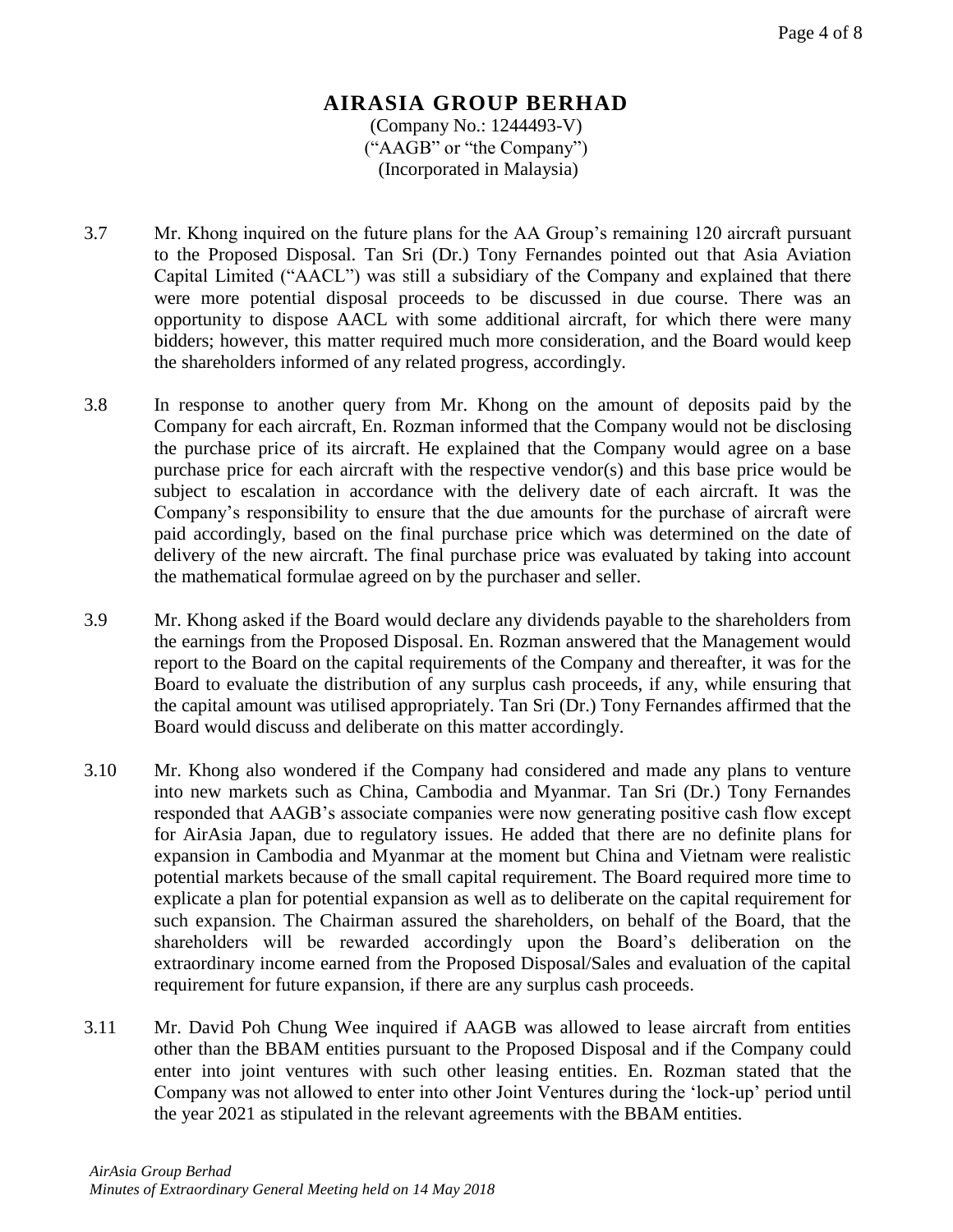#### **AIRASIA GROUP BERHAD** (Company No.: 1244493-V) ("AAGB" or "the Company") (Incorporated in Malaysia)

- 3.12 Mr. Ooi Chin Hock ("Mr. Ooi"), a shareholder, asked about the Earnings Per Share ("EPS") pursuant to the Proposed Disposal and which party would bear the costs for maintenance and downtime for the aircraft during the lease period. En. Rozman responded that the position of the EPS was anticipated to remain neutral because the assets and liabilities would be almost equal. He added that the lessee, i.e. the AA Group would bear the maintenance and insurance expenses for the aircraft during the lease period, in accordance with the lease agreements.
- 3.13 Mr. Ooi also inquired if the Board had any expectations on gains from future disposals, if any. Tan Sri (Dr.) Tony Fernandes said that the corporate finance department would analyse the Company's options for future disposals in due course, but it was too early to comment further on the same.
- 3.14 Mr. George John, a shareholder commented that the Proposed Disposal was a complex exercise and despite the many benefits from the transaction, the Company would still incur rental expenses throughout the lease period. He inquired on the following matters: -
	- 1. The tax impact on the transaction since there was no depreciation going forward;
	- 2. The net yield on this transaction; and
	- 3. The net tangible assets ("NTA")/ net asset value pursuant to the Proposed Disposal.

En. Rozman explained that the enterprise value of the aircraft was derived at by evaluating the future lease/rental income for the period until the end of the aircraft life. He offered that the market for the trading of aircraft for the past couple of years was fairly good considering the current market conditions. He also informed that BBAM had agreed to not only lease back aircraft to the Company but also hire aircraft for lease from AAGB for a period as stipulated in the lease agreements and in accordance with the terms and conditions therein. The estimated net gain on disposals would result in an improvement in the EPS by approximately RM0.42 subsequently increasing the NTA per share from RM2.41 to RM2.84. The total shareholders' equity was envisaged to increase to RM8.1 billion from RM6.7 billion before the Proposed Disposal.

3.15 Since there were no further questions, the Chairman requested for a Proposer and Seconder to approve the Proposed Disposal. The Ordinary Resolution on the Proposed Disposal was proposed by Mr. David Poh Chung Wee and seconded by Mr. Wijeyamuni Anthony Peter Soyza (Mr. Soyza).

## **4.0 POLLING PROCESS**

4.1 For polling purposes, the Chairman declared the closure of the registration for attendance at the Meeting and called upon Ms. Wong Yoke Fun of Messrs Tricor Investor and Issuing House Services Sdn. Bhd., the representative of the Poll Administrator to brief the shareholders present on the polling procedures.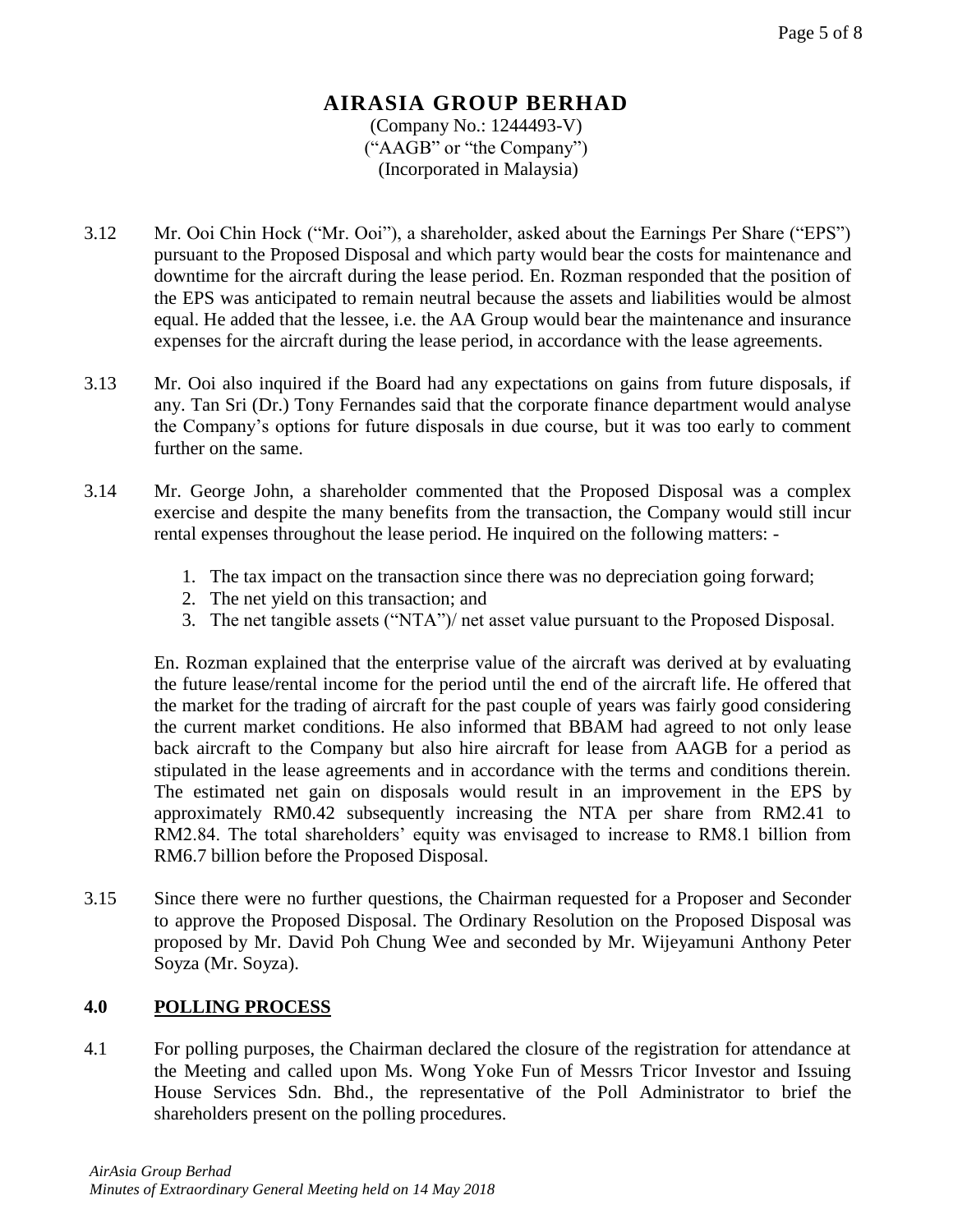(Company No.: 1244493-V) ("AAGB" or "the Company") (Incorporated in Malaysia)

- 4.2 For the benefit of the shareholders, Datuk Kamarudin informed that he was appointed to act as the proxy for a number of shareholders and he shall vote in accordance with the voting instructions provided.
- 4.3 The Chairman adjourned the Meeting for approximately 15 minutes for the polling. The Chairman informed that the representatives of the Poll Administrator would guide the shareholders/proxies on the method of using the electronic polling to cast their votes, throughout the polling process.

#### **5.0 ANNOUNCEMENT OF POLL RESULTS**

5.1 The Meeting re-convened and the Chairman called the meeting to order for the declaration of the results. The Chairman informed that the Scrutineers, Messrs Coopers Professional Scrutineers Sdn. Bhd. had verified the poll voting results and that the poll voting results were as projected on the screen in the meeting room. The poll voting results are attached herewith as Annexure A.

Based on the poll results, per Annexure A, as verified by the Scrutineers, the Chairman declared the resolution tabled at the Meeting carried.

#### Therefore, **IT WAS UNANIMOUSLY RESOLVED: -**

#### **ORDINARY RESOLUTION PROPOSED DISPOSAL BY AAGB OF ITS AIRCRAFT LEASING OPERATIONS**

**THAT** subject to and conditional upon the approvals of all relevant authorities and/or parties (where required) being obtained, approval be and is hereby given to the Company, AirAsia Berhad ("**AAB**") and Asia Aviation Capital Limited ("**AACL**"), a wholly owned indirect subsidiary of the Company, to dispose of its entire equity interest in Red Aircraft Holdings 2 Co., Ltd, a wholly-owned subsidiary of AACL, and 3 aircraft and 7 aircraft engines to Incline Aladdin Holdings Limited ("**Incline Aladdin**") for a disposal consideration of USD548.5 million (approximately RM2,150.9 million) ("**Proposed Disposal To Incline B**") in accordance with the terms and subject to the conditions as set out in the share purchase agreement dated 28 February 2018 entered into among AAB, AACL, Incline Aladdin and Incline B Aviation Limited Partnership ("**Incline B**") and such other ancillary agreements, instruments and documents whatsoever that have been or will be entered into by the relevant parties in connection with the Proposed Disposal To Incline B.

**THAT** subject to and conditional upon the approvals of all relevant authorities and/or parties (where required) being obtained, approval be and is hereby given to the Company, AAB and AACL to dispose of 21 aircraft to be delivered in the future to Incline Aladdin for a disposal consideration to be agreed among the parties at a later date ("**Proposed Future Disposal To Incline B**") in accordance with the terms and subject to the conditions as set out in the aircraft sale and purchase agreement dated 28 February 2018 entered into among AAB,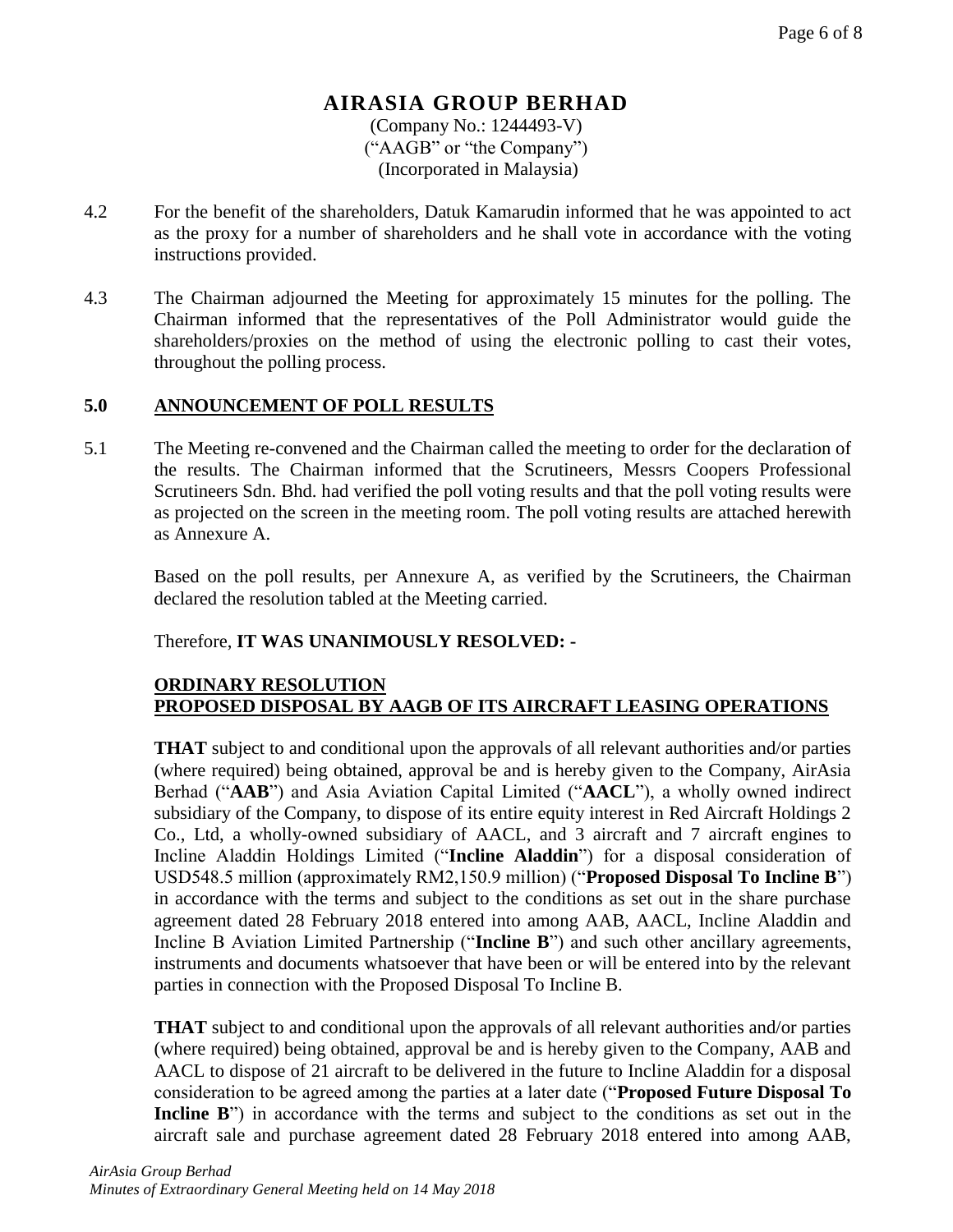(Company No.: 1244493-V) ("AAGB" or "the Company") (Incorporated in Malaysia)

AACL and Incline Aladdin and such other ancillary agreements, instruments and documents whatsoever that have been or will be entered into by the relevant parties in connection with the Proposed Future Disposal To Incline.

**THAT** subject to and conditional upon the approvals of all relevant authorities and/or parties (where required) being obtained, approval be and is hereby given to the Company, AAB and AACL to dispose of its entire equity interest in Red Aircraft Holdings 3 Co., Ltd, and Red Aircraft Holdings 4 Co., Ltd, both wholly-owned subsidiaries of AACL, and 1 aircraft and 7 aircraft engines to Fly Aladdin Holdings Limited ("**Fly Aladdin**") for a disposal consideration of USD453.3 million (approximately RM1,777.6 million) ("**Proposed Disposal To FLY**") in accordance with the terms and subject to the conditions as set out in the share purchase agreement dated 28 February 2018 entered into among AAB, AACL, Fly Aladdin and FLY Leasing Limited and such other ancillary agreements, instruments or documents whatsoever that have been or will be entered into by the relevant parties in connection with the Proposed Disposal To FLY.

**THAT** subject to and conditional upon the approvals of all relevant authorities and/or parties (where required) being obtained, approval be and is hereby given to the Company, AAB and AACL to dispose of 27 aircraft to be delivered in the future to Fly Aladdin for a disposal consideration to be agreed among the parties at a later date ("**Proposed Future Disposal To FLY**") in accordance with the terms and subject to the conditions as set out in the aircraft sale and purchase agreement dated 28 February 2018 entered into among AAB, AACL and Fly Aladdin and such other ancillary agreements, instruments and documents whatsoever that have been or will be entered into by the relevant parties in connection with the Proposed Future Disposal To FLY.

**THAT** subject to and conditional upon the approvals of all relevant authorities and/or parties (where required) being obtained, approval be and is hereby given to the Company, AAB and AACL to grant options to Incline Aladdin and Fly Aladdin, respectively to collectively purchase up to 50 aircraft to be delivered in the future for a purchase consideration to be agreed among the parties at a later date (collectively "**Proposed Option**") in accordance with the terms and subject to the conditions as set out in the aircraft sale and purchase option agreement dated 28 February 2018 entered into among AAB, AACL and Incline Aladdin, and the aircraft sale and purchase option agreement dated 28 February 2018 entered into among AAB, AACL and Fly Aladdin, respectively, for the Proposed Option, and such other ancillary agreements, instruments and documents whatsoever that have been or will be entered into by the relevant parties in connection with the Proposed Option.

**THAT** authority be and is hereby given to the Board of Directors of the Company or any other subsidiaries of the Company to enter into, assent to any modifications to the required and relevant agreements under or pursuant to the Proposed Disposal To Incline B, Proposed Future Disposal To Incline, Proposed Disposal To FLY, Proposed Future Disposal To FLY and Proposed Option (collectively "**Proposals**") and to sign, execute and deliver any other ancillary agreements, instruments and documents whatsoever in relation thereto (as may be